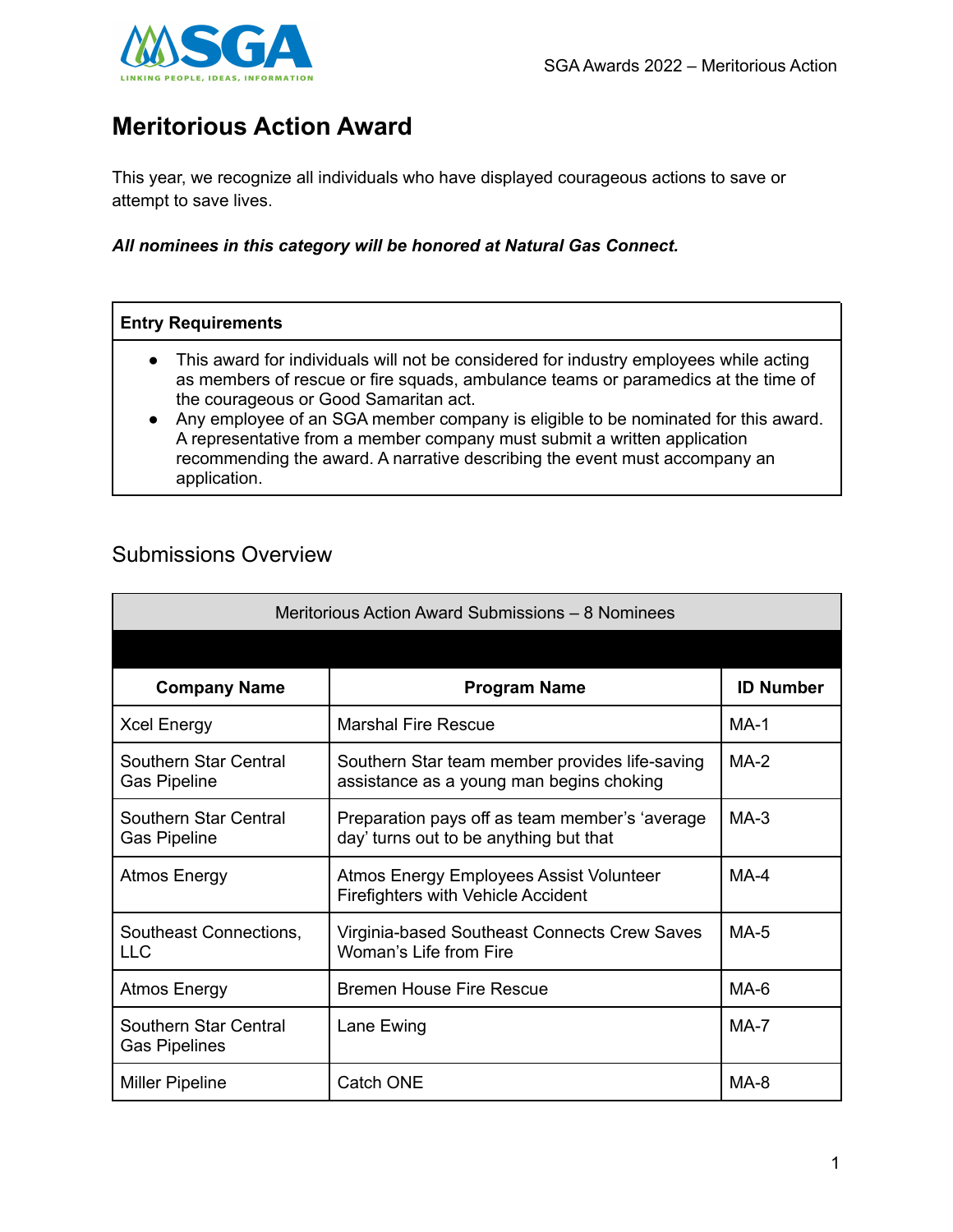

| <b>Nomination MA-1</b>                                                |                                                                                                                                                                                                                                                                                                                                                                                                                                                                                                                                                                                                                                                                                                                                                                                                                                                                                                                                                                                                                                                     |
|-----------------------------------------------------------------------|-----------------------------------------------------------------------------------------------------------------------------------------------------------------------------------------------------------------------------------------------------------------------------------------------------------------------------------------------------------------------------------------------------------------------------------------------------------------------------------------------------------------------------------------------------------------------------------------------------------------------------------------------------------------------------------------------------------------------------------------------------------------------------------------------------------------------------------------------------------------------------------------------------------------------------------------------------------------------------------------------------------------------------------------------------|
| <b>SGA Member Company</b><br><b>Name</b>                              | <b>Xcel Energy</b>                                                                                                                                                                                                                                                                                                                                                                                                                                                                                                                                                                                                                                                                                                                                                                                                                                                                                                                                                                                                                                  |
| <b>Program Name</b>                                                   | <b>Marshal Fire Rescue</b>                                                                                                                                                                                                                                                                                                                                                                                                                                                                                                                                                                                                                                                                                                                                                                                                                                                                                                                                                                                                                          |
| <b>Program Description</b>                                            | Sr Ops Manager Seth Sneller was evacuating our compressor<br>station due to the Marshal fire. As he drove through the smoke<br>and fire along the road he came upon a ranch hand that had<br>been rounding up horses when the Marshal fire approached the<br>area. Seth found him sitting in the ditch confused and<br>disorientated as to what he should do. Once Seth got him into<br>the truck he began to cry knowing he was being brought to<br>safety.<br>Gas Transmission Operations Supervisor Sam Tellechea<br>was leaving the Xcel Energy Marshal compressor station<br>due to the Marshal Wildfire approaching the station. He<br>could not drive the normal road out due to fire on both<br>sides of the road. Sam turned around and started driving<br>out a dirt road/path out of the area when he came upon a<br>truck that had driven into the ditch - visibility due to smoke<br>was very poor. He found the driver still in the vehicle. He<br>talked the driver into joining him in his vehicle and they<br>drove out to safety. |
| <b>Results of/Response to</b><br>the Program                          | Seth Sneller and Sam Tellechea displayed courage and<br>compassion when they helped people return to safety during the<br>Marshal Fire.                                                                                                                                                                                                                                                                                                                                                                                                                                                                                                                                                                                                                                                                                                                                                                                                                                                                                                             |
| <b>Contribution to</b><br>"Connecting People,<br>Ideas & Information" | Seth Sneller and Sam Tellechea displayed courage and<br>compassion when they helped people return to safety during the<br>incoming fire.                                                                                                                                                                                                                                                                                                                                                                                                                                                                                                                                                                                                                                                                                                                                                                                                                                                                                                            |
| <b>SGA Membership</b><br>Category                                     | Transmission                                                                                                                                                                                                                                                                                                                                                                                                                                                                                                                                                                                                                                                                                                                                                                                                                                                                                                                                                                                                                                        |

| <b>Nomination MA-2</b>                   |                                                                                            |
|------------------------------------------|--------------------------------------------------------------------------------------------|
| <b>SGA Member Company</b><br><b>Name</b> | <b>Southern Star Central Gas Pipeline</b>                                                  |
| <b>Program Name</b>                      | Southern Star team member provides life-saving<br>assistance as a young man begins choking |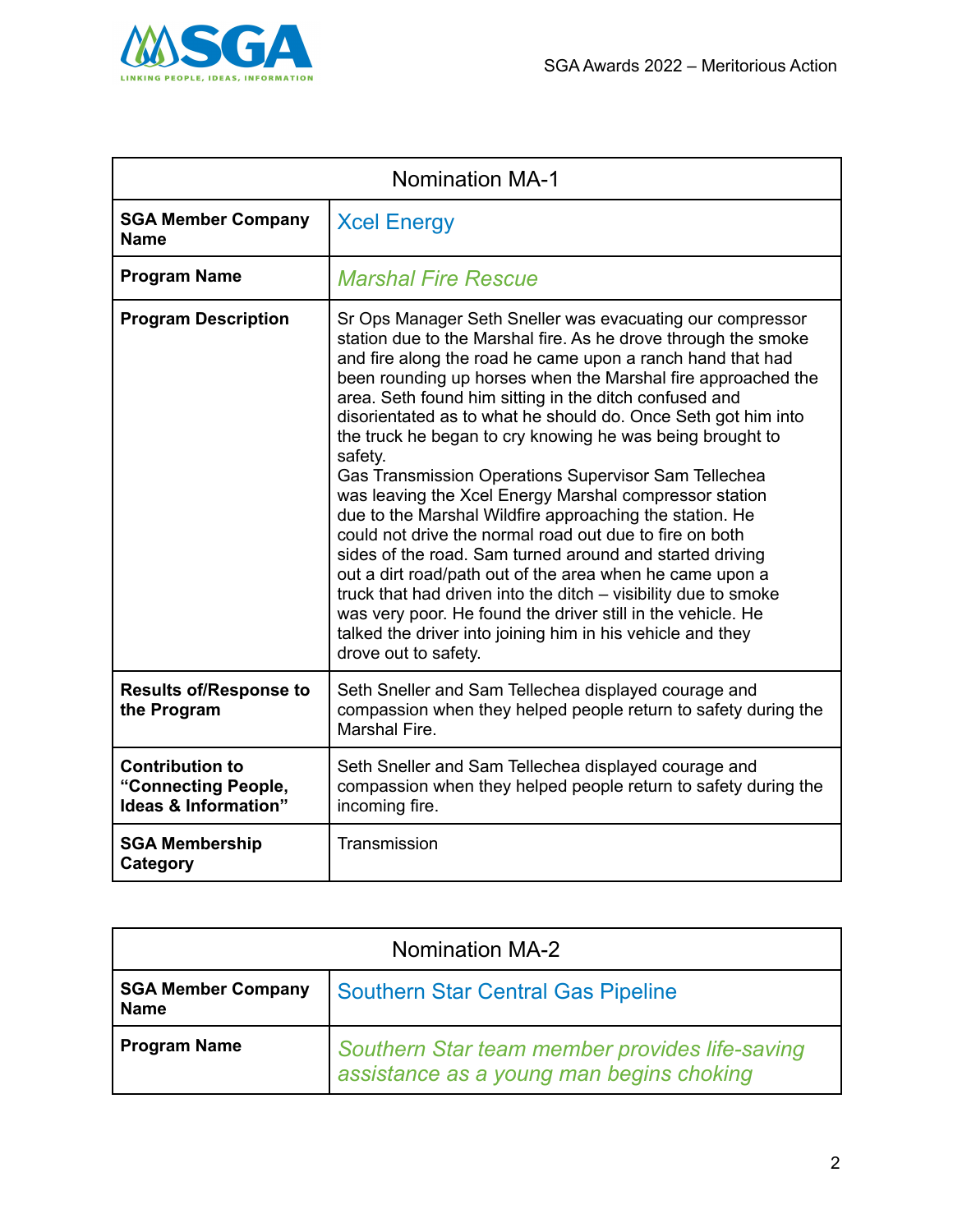

| <b>Program Description</b>                                                       | Southern Star team member Shane Newby was attending at a<br>concert in Oklahoma City. As the event was coming to an end, he<br>stood in line with his brother-in-law to buy a souvenir t-shirt.<br>While waiting, he noticed a teenager eating a soft pretzel in front<br>of him and he began coughing. A few minutes later, the young<br>man began grasping at his throat with both of his hands. Shane<br>approached the young man's mother and explained he was CPR<br>certified and asked her permission to help. She said yes and<br>Shane performed to Heimlich maneuver with success. While this<br>was happening, Shane's brother-in-law called 911 and EMS<br>quickly arrived on the scene. |
|----------------------------------------------------------------------------------|------------------------------------------------------------------------------------------------------------------------------------------------------------------------------------------------------------------------------------------------------------------------------------------------------------------------------------------------------------------------------------------------------------------------------------------------------------------------------------------------------------------------------------------------------------------------------------------------------------------------------------------------------------------------------------------------------|
| <b>Results of/Response to</b><br>the Program                                     | Shane's quick actions and CPR certification through Southern<br>Star's safety training program helped save his young man's life.<br>Shane shared his experience across the company so others may<br>realize the value in skills and training each employee receives<br>that can save a life!                                                                                                                                                                                                                                                                                                                                                                                                         |
| <b>Contribution to</b><br>"Connecting People,<br><b>Ideas &amp; Information"</b> | Sharing the story among the Southern Star team emphasized the<br>importance of safety culture and first aid response to help those<br>faced with emergency situations.                                                                                                                                                                                                                                                                                                                                                                                                                                                                                                                               |
| <b>SGA Membership</b><br>Category                                                | Transmission                                                                                                                                                                                                                                                                                                                                                                                                                                                                                                                                                                                                                                                                                         |

| <b>Nomination MA-3</b>                   |                                                                                                                                                                                                                                                                                                                                                                                                                                                                                                                                                                                                                                                                                                                                                                                                                                                                                                                                                            |
|------------------------------------------|------------------------------------------------------------------------------------------------------------------------------------------------------------------------------------------------------------------------------------------------------------------------------------------------------------------------------------------------------------------------------------------------------------------------------------------------------------------------------------------------------------------------------------------------------------------------------------------------------------------------------------------------------------------------------------------------------------------------------------------------------------------------------------------------------------------------------------------------------------------------------------------------------------------------------------------------------------|
| <b>SGA Member Company</b><br><b>Name</b> | <b>Southern Star Central Gas Pipeline</b>                                                                                                                                                                                                                                                                                                                                                                                                                                                                                                                                                                                                                                                                                                                                                                                                                                                                                                                  |
| <b>Program Name</b>                      | Preparation pays off as team member's 'average<br>day' turns out to be anything but that                                                                                                                                                                                                                                                                                                                                                                                                                                                                                                                                                                                                                                                                                                                                                                                                                                                                   |
| <b>Program Description</b>               | For Tyler Ashline, March 14, 2022 was supposed to be just<br>another average day. As South Region Manager for Southern<br>Star, Tyler was making a trip he had made many times before,<br>traveling between an office in Blackwell, Oklahoma to a nearby<br>station yard. However, this day would turn out to be anything but<br>average. Tyler was headed east on a four-lane highway when he<br>noticed a semi on its side in the middle of the westbound lanes.<br>Several people had begun to pull over when a man jumped up on<br>the truck to start helping the driver out. Knowing the possibility<br>that more assistance was needed, Tyler stopped, threw on his<br>reflective vest, grabbed his first aid kit, and headed over to the<br>scene. When he approached the people on site, someone called<br>out for a fire extinguisher, with a fire starting on the overturned<br>truck. The truck was carrying vegetable oil that was now spilled |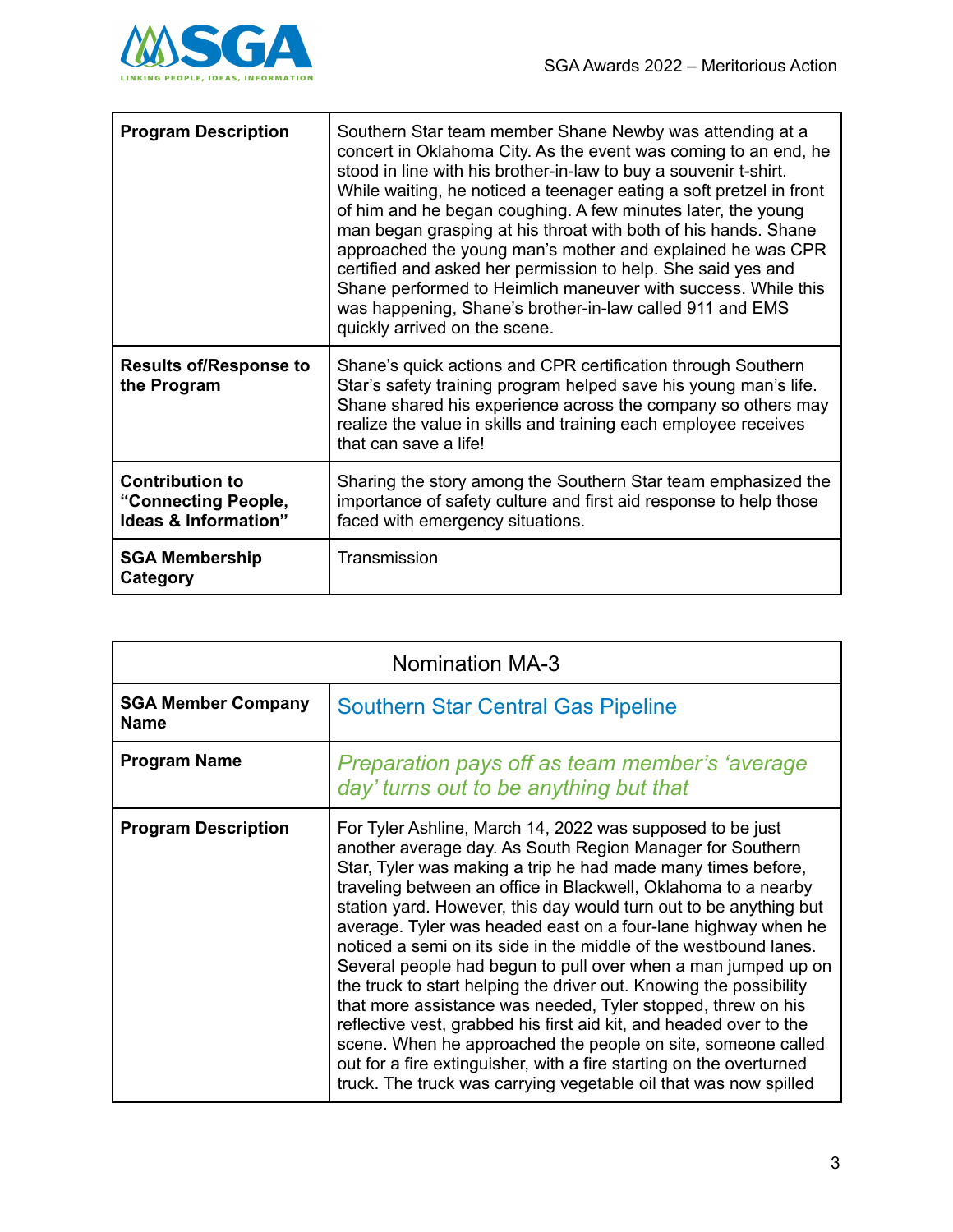

|                                   | all over the side of the road. Conditions were not on their side<br>that day. With gusts of around 20 mph, dry grass all around, and<br>the area being under a Red Flag warning for risk of a major<br>wildfire, the danger for the driver still in the truck was apparent.<br>When Tyler retrieved his fire extinguisher, as supplied for all<br>company vehicles, and returned to the semi, other truck drivers<br>had stopped and used their extinguishers to try to knock the fire<br>down. It kept burning. Tyler used his extinguisher to add to the<br>effort as well. They were not able to get it out, but they kept it<br>small enough to help the driver out of the truck and get him to a<br>safe distance. They sat the driver down and Tyler performed a<br>check of his vitals, which he learned from company-provided<br>CPR training to make sure the driver sustained no serious<br>injuries. During this time, the fire was still being combatted. Once<br>the fire department arrived, they took over the firefighting efforts.<br>The driver was only badly shaken and a little disoriented, so Tyler<br>requested that he stay seated and wait until the EMTs evaluated<br>him. Tyler stayed by the driver's side until the EMTs arrived and<br>provided them with his assessment. The EMTs took over, and<br>Tyler checked in with the state trooper one more time before<br>heading out to complete what was supposed to be another<br>"average day." |
|-----------------------------------|-------------------------------------------------------------------------------------------------------------------------------------------------------------------------------------------------------------------------------------------------------------------------------------------------------------------------------------------------------------------------------------------------------------------------------------------------------------------------------------------------------------------------------------------------------------------------------------------------------------------------------------------------------------------------------------------------------------------------------------------------------------------------------------------------------------------------------------------------------------------------------------------------------------------------------------------------------------------------------------------------------------------------------------------------------------------------------------------------------------------------------------------------------------------------------------------------------------------------------------------------------------------------------------------------------------------------------------------------------------------------------------------------------------------------------------------------------------------------------|
| <b>Supporting Documents</b>       | Click to view.                                                                                                                                                                                                                                                                                                                                                                                                                                                                                                                                                                                                                                                                                                                                                                                                                                                                                                                                                                                                                                                                                                                                                                                                                                                                                                                                                                                                                                                                |
| <b>SGA Membership</b><br>Category | Transmission                                                                                                                                                                                                                                                                                                                                                                                                                                                                                                                                                                                                                                                                                                                                                                                                                                                                                                                                                                                                                                                                                                                                                                                                                                                                                                                                                                                                                                                                  |

| <b>Nomination MA-4</b>                   |                                                                                                                                                                                                                                                                                                                                                                                                                                                                                                                                                                                                                                                                                                                                            |
|------------------------------------------|--------------------------------------------------------------------------------------------------------------------------------------------------------------------------------------------------------------------------------------------------------------------------------------------------------------------------------------------------------------------------------------------------------------------------------------------------------------------------------------------------------------------------------------------------------------------------------------------------------------------------------------------------------------------------------------------------------------------------------------------|
| <b>SGA Member Company</b><br><b>Name</b> | <b>Atmos Energy</b>                                                                                                                                                                                                                                                                                                                                                                                                                                                                                                                                                                                                                                                                                                                        |
| <b>Program Name</b>                      | <b>Atmos Energy Employees Assist Volunteer</b><br><b>Firefighters with Vehicle Accident</b>                                                                                                                                                                                                                                                                                                                                                                                                                                                                                                                                                                                                                                                |
| <b>Program Description</b>               | Crew Leader Joey Fontenot and Construction Operators Alex<br>Washington and Calvin Caesar were recently headed to a low<br>gas no pressure call, in three separate vehicles on Highway 106,<br>about 30 miles north of Lafayette. In the lead, Fontenot rounded<br>a curve and suddenly saw a Chevrolet Silverado pickup, laying<br>on its side in a ditch. He made a U-turn and grabbed his work<br>gloves and fire extinguisher. Another passerby had already called<br>911. The driver-side door was in the air and the passenger door<br>was jammed in the ditch. The wreck had just happened. "Three<br>women were in the front on a bench-type seat," Fontenot said.<br>"The woman in the middle was laying on top of the right-side |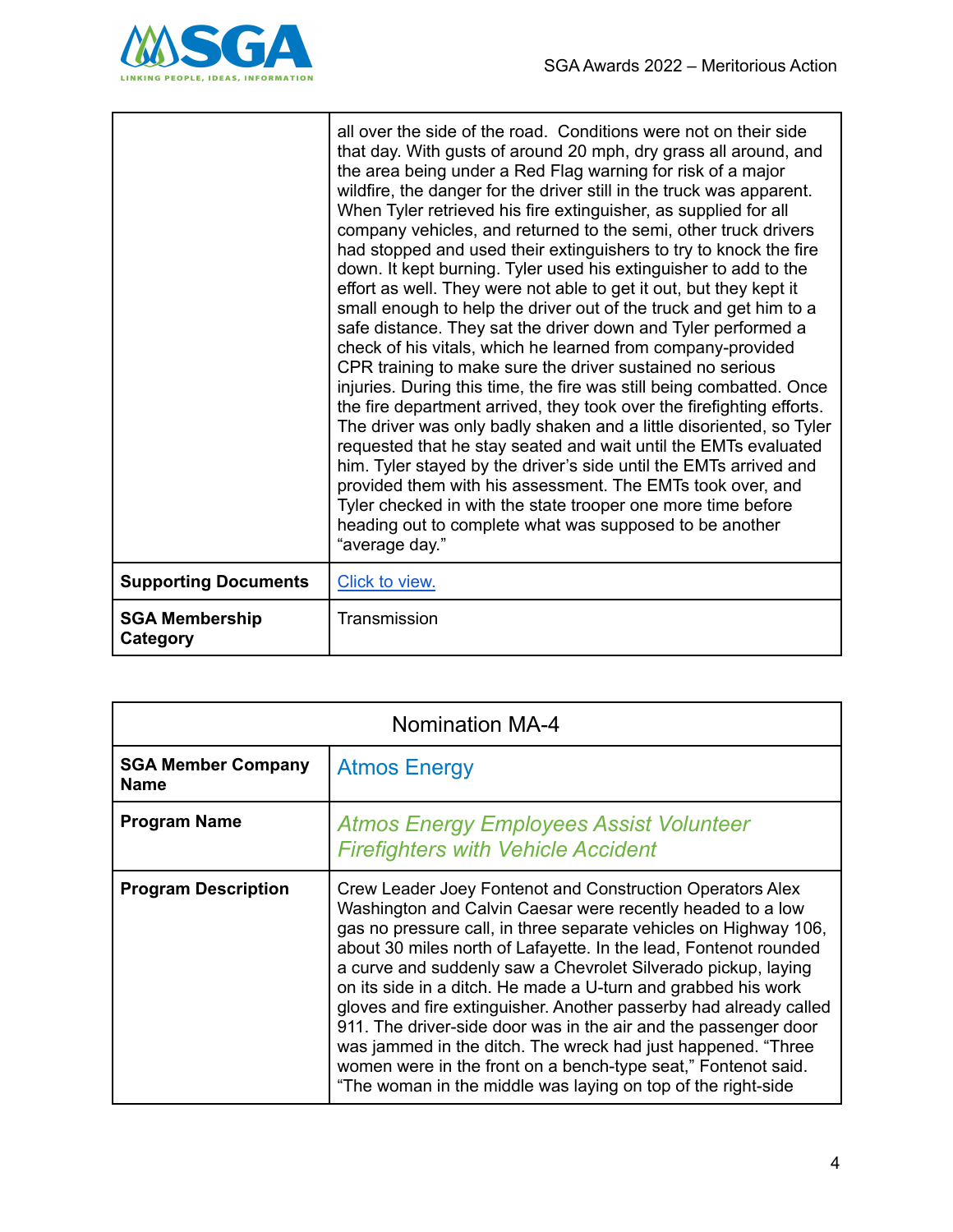

|                                                                       | passenger and they could not move. The driver was caught<br>between the airbag and her seat. There was smoke in the<br>vehicle, which turned out to be dust from the airbags. The driver<br>said she was okay so Calvin and I pried the door open and he<br>held it while I pulled her out. The other two passengers were<br>injured and could not move, so we left them alone." When two<br>volunteer firefighters arrived, the employees helped them get the<br>ladder off their truck and then climbed on top of the Silverado.<br>One firefighter used the Jaws of Life to cut a section off the top of<br>the front door and another piece between the front and back<br>door. "Several of us peeled the roof back and carefully pulled the<br>first woman out of the truck, onto a board on top of the truck and<br>then to the ground, where we put her on the ambulance stretcher<br>and into the ambulance. We did the same thing with the other<br>passenger." Once the ambulance took the ladies away, the three<br>employees headed to their job site. As they were working, one of<br>the firefighters stopped by and said the two passengers were<br>headed to the hospital but were expected to be fine after some<br>recuperation. |
|-----------------------------------------------------------------------|----------------------------------------------------------------------------------------------------------------------------------------------------------------------------------------------------------------------------------------------------------------------------------------------------------------------------------------------------------------------------------------------------------------------------------------------------------------------------------------------------------------------------------------------------------------------------------------------------------------------------------------------------------------------------------------------------------------------------------------------------------------------------------------------------------------------------------------------------------------------------------------------------------------------------------------------------------------------------------------------------------------------------------------------------------------------------------------------------------------------------------------------------------------------------------------------------------------------------------------------------|
| <b>Results of/Response to</b><br>the Program                          | Following the accident, Clay Morgan with the Evangeline Parish<br>Fire Protection District sent an appreciative email to Atmos<br>Energy leadership. "Our fire district was shorthanded that day. I<br>can't thank the Atmos Energy crew enough for stepping up to<br>help us with this very difficult and complex rescue. Without the<br>Atmos Energy employees, extrication time would have increased<br>and the outcome for the patients could have been exceedingly<br>worse. They were absolutely great."                                                                                                                                                                                                                                                                                                                                                                                                                                                                                                                                                                                                                                                                                                                                     |
| <b>Contribution to</b><br>"Connecting People,<br>Ideas & Information" | "We were just paying it forward, doing what we hope someone<br>would do for us," Fontenot said. "We are all First Responders<br>and trained in CPR and were prepared to help in any way. We<br>talked with the ladies every minute until the firefighters arrived,<br>making sure they maintained consciousness."                                                                                                                                                                                                                                                                                                                                                                                                                                                                                                                                                                                                                                                                                                                                                                                                                                                                                                                                  |
| <b>Supporting Documents</b>                                           | Click to view.                                                                                                                                                                                                                                                                                                                                                                                                                                                                                                                                                                                                                                                                                                                                                                                                                                                                                                                                                                                                                                                                                                                                                                                                                                     |
| <b>SGA Membership</b><br>Category                                     | <b>Distribution</b>                                                                                                                                                                                                                                                                                                                                                                                                                                                                                                                                                                                                                                                                                                                                                                                                                                                                                                                                                                                                                                                                                                                                                                                                                                |

| <b>Nomination MA-5</b> |                                                 |
|------------------------|-------------------------------------------------|
| <b>Name</b>            | SGA Member Company   Southeast Connections, LLC |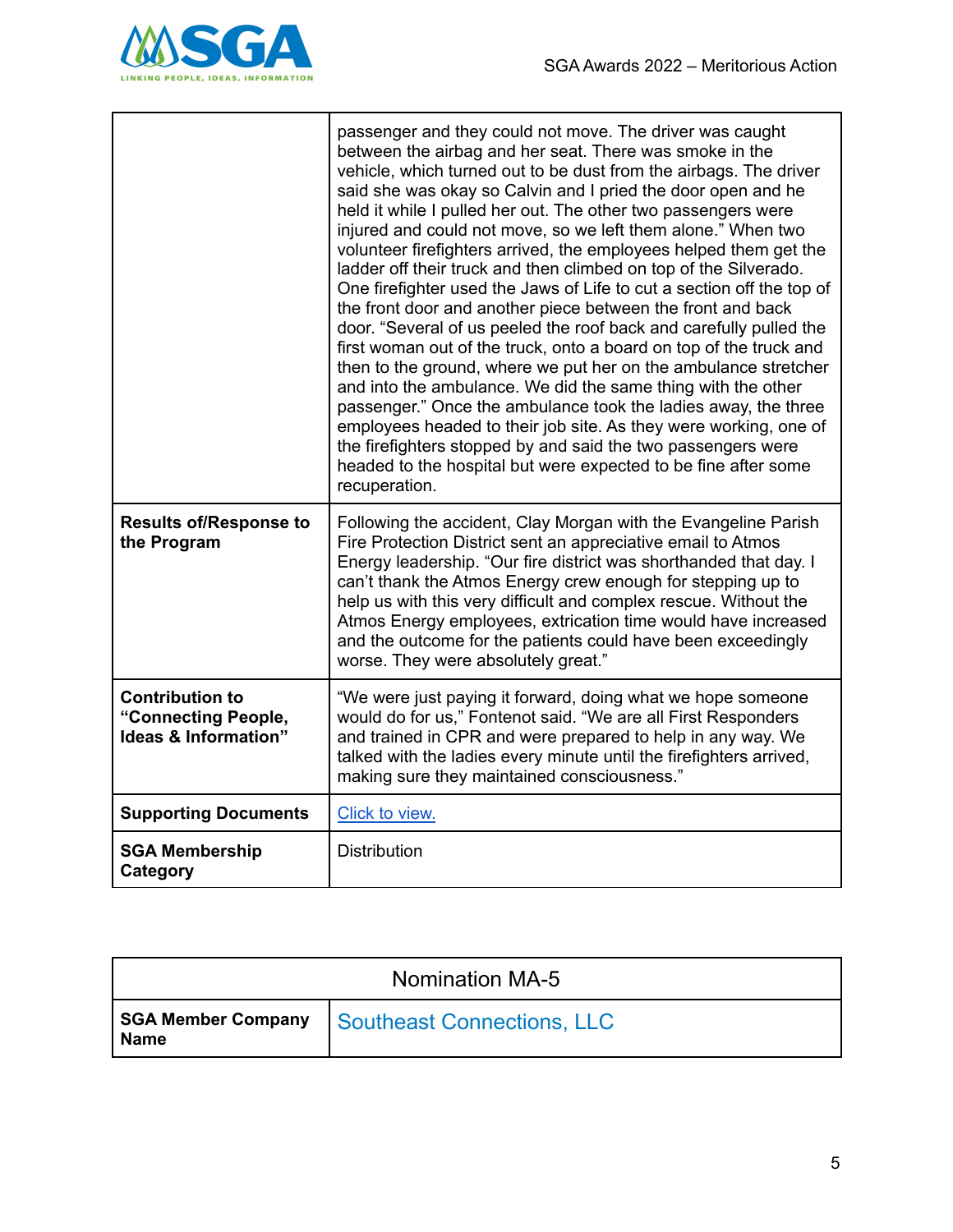

| <b>Program Name</b>                                                              | <b>Virginia-based Southeast Connects Crew Saves</b><br><b>Woman's Life from Fire</b>                                                                                                                                                                                                                                                                                                                                                                                                                                                                                                                                                                                                                                                                                                                                                                                                                                                                                                                                                                                                                                                                                                                                                                                                                                                                                 |
|----------------------------------------------------------------------------------|----------------------------------------------------------------------------------------------------------------------------------------------------------------------------------------------------------------------------------------------------------------------------------------------------------------------------------------------------------------------------------------------------------------------------------------------------------------------------------------------------------------------------------------------------------------------------------------------------------------------------------------------------------------------------------------------------------------------------------------------------------------------------------------------------------------------------------------------------------------------------------------------------------------------------------------------------------------------------------------------------------------------------------------------------------------------------------------------------------------------------------------------------------------------------------------------------------------------------------------------------------------------------------------------------------------------------------------------------------------------|
| <b>Program Description</b>                                                       | What started as a typical workday turned into a life-saving<br>miracle when our Norfolk, Virginia gas distribution crew who was<br>working on a job site nearby saw smoke coming from a home<br>and smelled fire. They rushed to the scene with fire extinguishers<br>looking to help however they could. What they found was an<br>elderly woman outside the home calling for help, who told them<br>her 80-year-old mother-in-law was still inside. The group tried to<br>enter the home but was quickly met with thick black smoke and<br>had to retreat. As they waited for emergency responders, they<br>could hear the woman inside calling for help. That's when<br>Southeast Connections Employees Ryan Nottingham and Emilio<br>Amaya decided to crawl back into the home on their knees.<br>Despite very low visibility and dangerous conditions, they were<br>able to locate the woman and dragged her from the home. The<br>group then comforted the rescued women, covering them with<br>their coats to keep them warm until the fire department and<br>rescue squad arrived. Once paramedics arrived, both women<br>were transported to a local hospital and treated for injuries. The<br>team onsite included: John Kearse (VNG), Benjamin Sparks<br>(SEC), Henry Regalado (SEC), Ryan Nottingham (SEC), Emilio<br>Amaya (SEC), Daniel Murillo (SEC). |
| <b>Results of/Response to</b><br>the Program                                     | Two women survived a house fire and were transported to a local<br>hospital to be treated for injuries. This could have not been<br>possible without the quick and heroic actions of our employees.<br>Southeast Connection's customer Virginia Natural Gas put out a<br>press release about the incident here. The story received<br>significant media coverage on TV and in newspapers in the<br>Virginia Beach/Norfolk area.                                                                                                                                                                                                                                                                                                                                                                                                                                                                                                                                                                                                                                                                                                                                                                                                                                                                                                                                      |
| <b>Contribution to</b><br>"Connecting People,<br><b>Ideas &amp; Information"</b> | Everything we do revolves around safety, from our operating<br>procedures to interaction with the community where we work and<br>serve. This amazing team was a clear example of that, and when<br>they saw a need there was never a second thought or hesitation<br>about rushing to help. Had they not been at the right place at the<br>right time, the outcome could have been very different. This<br>incredible story also helps to positively build the reputation of the<br>natural gas industry and the caliber of people employed in our<br>industry.                                                                                                                                                                                                                                                                                                                                                                                                                                                                                                                                                                                                                                                                                                                                                                                                      |
| <b>Supporting Documents</b>                                                      | Click to view.                                                                                                                                                                                                                                                                                                                                                                                                                                                                                                                                                                                                                                                                                                                                                                                                                                                                                                                                                                                                                                                                                                                                                                                                                                                                                                                                                       |
| <b>SGA Membership</b><br>Category                                                | <b>Associate Member</b>                                                                                                                                                                                                                                                                                                                                                                                                                                                                                                                                                                                                                                                                                                                                                                                                                                                                                                                                                                                                                                                                                                                                                                                                                                                                                                                                              |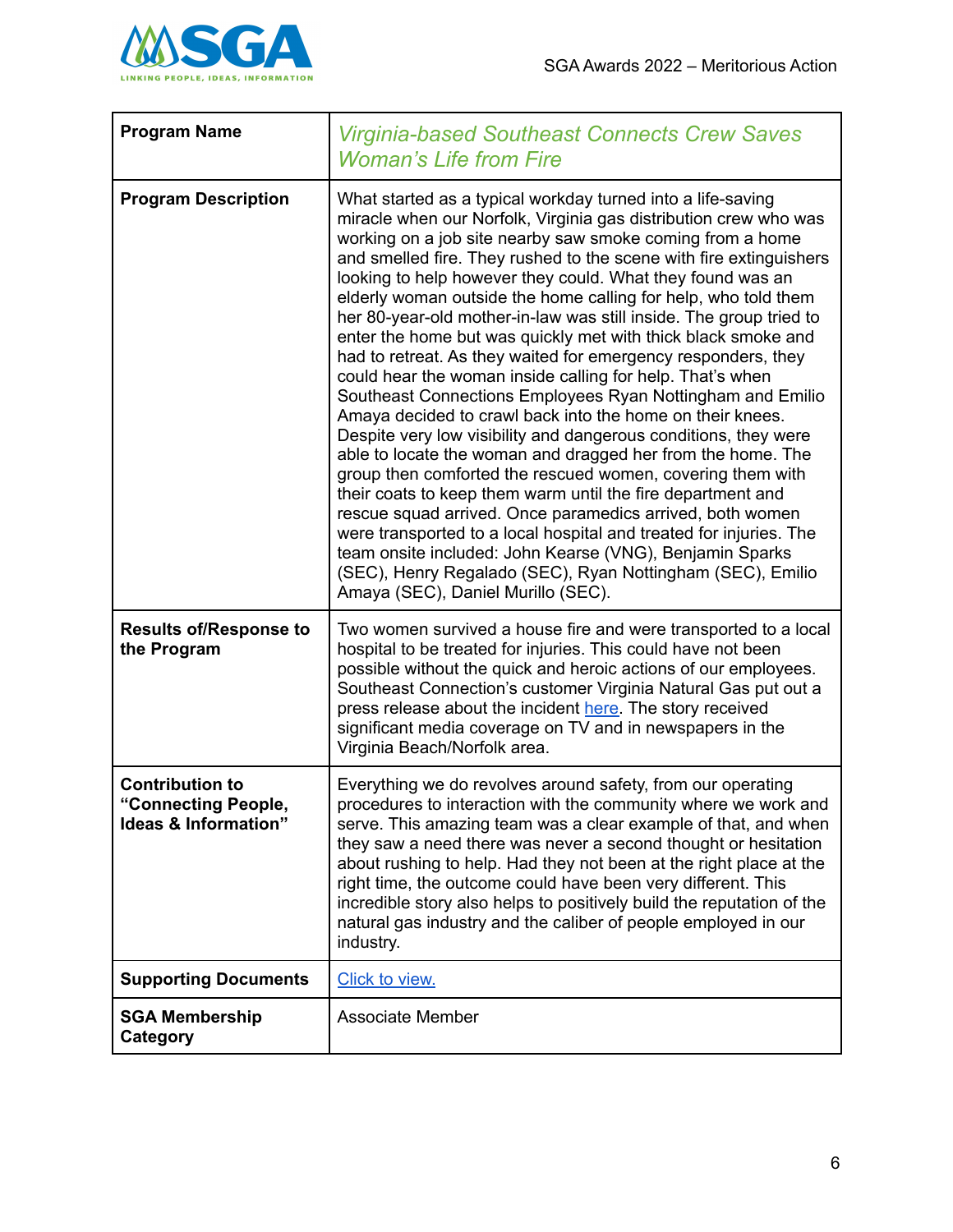

| <b>Nomination MA-6</b>                   |                                                                                                                                                                                                                                                                                                                                                                                                                                                                                                                                                                                                                                                                                                                                                                                                                                                                                                                                                                                                                                                                                                                                                                                                                                                                                                                                                                                                                                                                                                                                                                                                                                                                                                                                                                                                                                                                                                                                                                                                                                                                                                                                                                                                                                                                                                                                                                                                                                                                                                                 |
|------------------------------------------|-----------------------------------------------------------------------------------------------------------------------------------------------------------------------------------------------------------------------------------------------------------------------------------------------------------------------------------------------------------------------------------------------------------------------------------------------------------------------------------------------------------------------------------------------------------------------------------------------------------------------------------------------------------------------------------------------------------------------------------------------------------------------------------------------------------------------------------------------------------------------------------------------------------------------------------------------------------------------------------------------------------------------------------------------------------------------------------------------------------------------------------------------------------------------------------------------------------------------------------------------------------------------------------------------------------------------------------------------------------------------------------------------------------------------------------------------------------------------------------------------------------------------------------------------------------------------------------------------------------------------------------------------------------------------------------------------------------------------------------------------------------------------------------------------------------------------------------------------------------------------------------------------------------------------------------------------------------------------------------------------------------------------------------------------------------------------------------------------------------------------------------------------------------------------------------------------------------------------------------------------------------------------------------------------------------------------------------------------------------------------------------------------------------------------------------------------------------------------------------------------------------------|
| <b>SGA Member Company</b><br><b>Name</b> | <b>Atmos Energy</b>                                                                                                                                                                                                                                                                                                                                                                                                                                                                                                                                                                                                                                                                                                                                                                                                                                                                                                                                                                                                                                                                                                                                                                                                                                                                                                                                                                                                                                                                                                                                                                                                                                                                                                                                                                                                                                                                                                                                                                                                                                                                                                                                                                                                                                                                                                                                                                                                                                                                                             |
| <b>Program Name</b>                      | <b>Bremen House Fire Rescue</b>                                                                                                                                                                                                                                                                                                                                                                                                                                                                                                                                                                                                                                                                                                                                                                                                                                                                                                                                                                                                                                                                                                                                                                                                                                                                                                                                                                                                                                                                                                                                                                                                                                                                                                                                                                                                                                                                                                                                                                                                                                                                                                                                                                                                                                                                                                                                                                                                                                                                                 |
| <b>Program Description</b>               | Late in the evening on Friday, Dec. 10th a massive, long tracking<br>tornado tore a path across Western Kentucky leaving behind a<br>path of devastation and destruction. All across Western<br>Kentucky, Atmos employees began to respond to the<br>damage-torn areas and worked to eliminate hazardous<br>conditions all throughout the night and the next day. Three of<br>those employees, James Craig, Bill Stanley and Darrel Smith,<br>were working in Bremen, Ky, trying to shut off gas to homes that<br>had been destroyed by the tornado.<br>Around 2 am on Saturday morning, Bill and Darrel noticed smoke<br>and flames coming from the garage of a nearby house. Bill,<br>James, and Darrel proceeded to approach the home and<br>investigate to make sure it was empty. Neighbors alerted them<br>that there was an elderly couple that lived in the home and they<br>believed them to still be inside.<br>Bremen is a small Kentucky town and is covered primarily by its<br>volunteer fire department. The Atmos employees alerted any<br>nearby volunteer firefighters they could but realized that<br>response amid the devastation and debris was going to be<br>delayed significantly. Wanting to be sure the residents of the<br>home were safe, the men decided to take action.<br>They begin to beat and kick on the back door to try and alert<br>anyone inside. Having received no response from the residents,<br>Bill used a wrench to break the glass on the door, unlock the<br>door and enter the home that was now filling with flames and<br>smoke.<br>Upon entering the home, the men found an elderly couple still<br>sleeping inside. After waking the couple, the men begin to assist<br>them in gathering their pets and evacuating the home. Looking<br>back on that moment Bill said, "I know they were probably still<br>half asleep and confused, but I don't think they really understood<br>how serious the situation was." James agreed and recalled, "The<br>woman kept asking about her dogs and was trying to gather up<br>medicine and belongings."<br>Darrel and James assisted in gathering the couple's pets and<br>helping the elderly man out of the house to a safe distance. At<br>one point the elderly woman proceeded to go back up the stairs<br>of the home to look for more belongings to carry out. James<br>followed the woman upstairs pleading and insisting that it was<br>time to evacuate. "At one point she looked at me and said, 'Is it |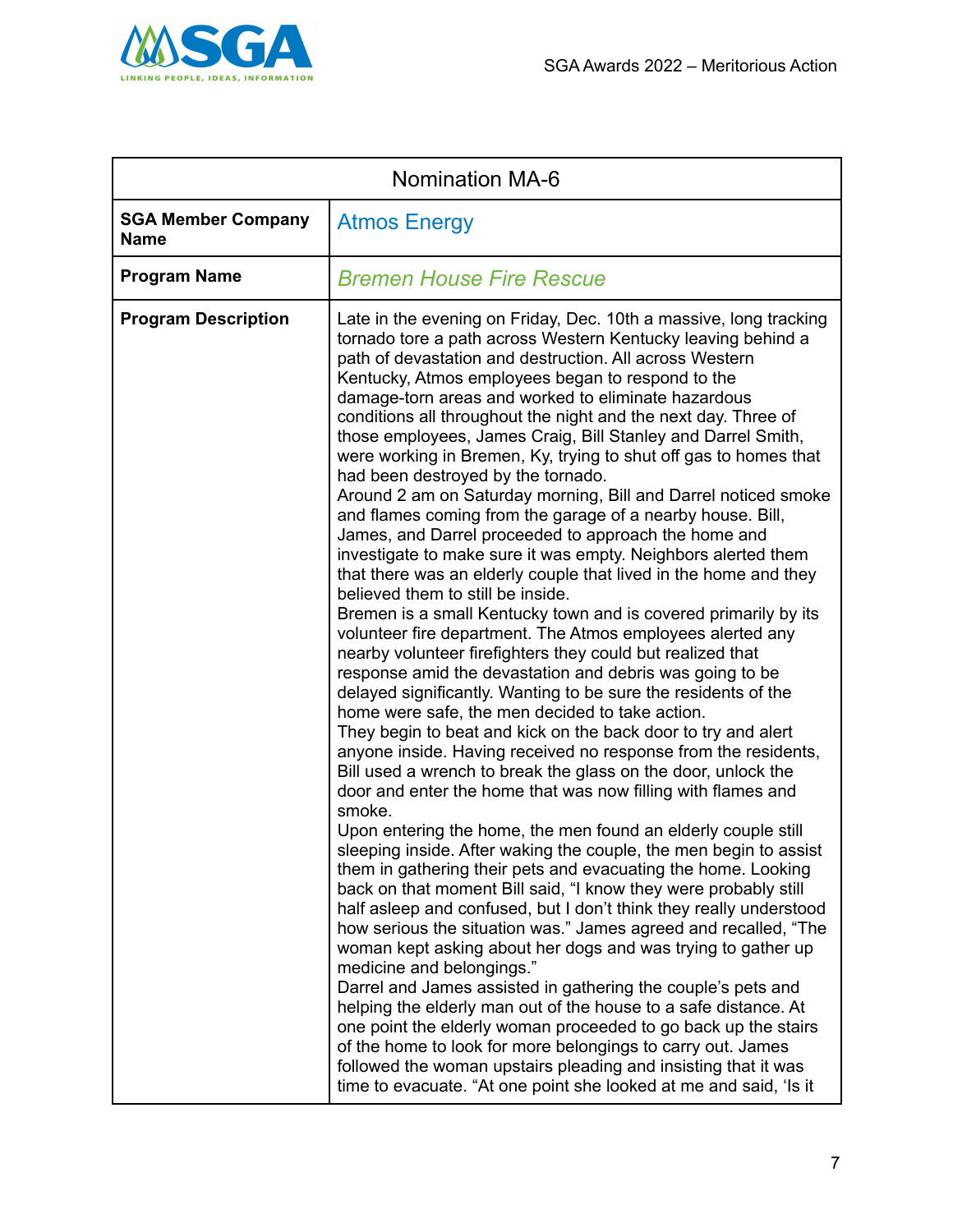

|                                                                                  | really that serious?" James said. "I literally had put my hands on<br>her shoulders and turned her around to show her the smoke and<br>flames that were visible in the room down the hall." It was at that<br>point the woman agreed to evacuate and was led out of the<br>home by James.<br>In the moments that followed the house would be taken over by<br>the fire and eventually burn to the ground. It is uncertain what<br>caused the fire but one thing everyone can agree on is the fact<br>that if it had not been for the action taken by these Atmos<br>employees the couple inside may have never woken up again.<br>James remembers, "The fire was spreading towards the stairs. It<br>wouldn't have taken very long before the only way for them to get<br>out would have been gone." |
|----------------------------------------------------------------------------------|------------------------------------------------------------------------------------------------------------------------------------------------------------------------------------------------------------------------------------------------------------------------------------------------------------------------------------------------------------------------------------------------------------------------------------------------------------------------------------------------------------------------------------------------------------------------------------------------------------------------------------------------------------------------------------------------------------------------------------------------------------------------------------------------------|
| <b>Results of/Response to</b><br>the Program                                     | Two lives were saved.                                                                                                                                                                                                                                                                                                                                                                                                                                                                                                                                                                                                                                                                                                                                                                                |
| <b>Contribution to</b><br>"Connecting People,<br><b>Ideas &amp; Information"</b> | House fire rescue                                                                                                                                                                                                                                                                                                                                                                                                                                                                                                                                                                                                                                                                                                                                                                                    |
| <b>SGA Membership</b><br>Category                                                | <b>Distribution</b>                                                                                                                                                                                                                                                                                                                                                                                                                                                                                                                                                                                                                                                                                                                                                                                  |

| <b>Nomination MA-7</b>                   |                                                                                                                                                                                                                                                                                                                                                                                                                                                                                                                                                                                                                                                                                                                                                                                                                                                                                                                                                                                                                                                                                                                                                                         |  |
|------------------------------------------|-------------------------------------------------------------------------------------------------------------------------------------------------------------------------------------------------------------------------------------------------------------------------------------------------------------------------------------------------------------------------------------------------------------------------------------------------------------------------------------------------------------------------------------------------------------------------------------------------------------------------------------------------------------------------------------------------------------------------------------------------------------------------------------------------------------------------------------------------------------------------------------------------------------------------------------------------------------------------------------------------------------------------------------------------------------------------------------------------------------------------------------------------------------------------|--|
| <b>SGA Member Company</b><br><b>Name</b> | <b>Southern Star Central Gas Pipeline</b>                                                                                                                                                                                                                                                                                                                                                                                                                                                                                                                                                                                                                                                                                                                                                                                                                                                                                                                                                                                                                                                                                                                               |  |
| <b>Program Name</b>                      | <b>Lane Ewing</b>                                                                                                                                                                                                                                                                                                                                                                                                                                                                                                                                                                                                                                                                                                                                                                                                                                                                                                                                                                                                                                                                                                                                                       |  |
| <b>Program Description</b>               | Safety should be everyone's priority, whether you are at work or<br>at home. You never know when you will find yourself in a<br>situation where the many aspects of safety may end up saving<br>your life or the life of someone around you. Lane Ewing was in<br>this situation where it had been snowing/sleeting all day. As He<br>left the Purcell Office to head home, it started sleeting even<br>harder. As Lane was getting ready to merge onto I-35, he looked<br>over to his left to see a full-size car rolling down the hill just past<br>the overpass. He immediately stopped to help. He took his first<br>aid kit and ran over to the wrecked car. As Lane approached the<br>scene with caution, he could see the man driving the car was<br>trying to get out the driver's side, which was all smashed in. Lane<br>immediately asked the gentleman to stop moving and to notify<br>him what all was hurting in the case the gentleman was injured<br>badly enough that he shouldn't be moving. After Lane asked him<br>a few simple questions like what his full name was and where he<br>was headed, Lane realized he was still alert and aware of his |  |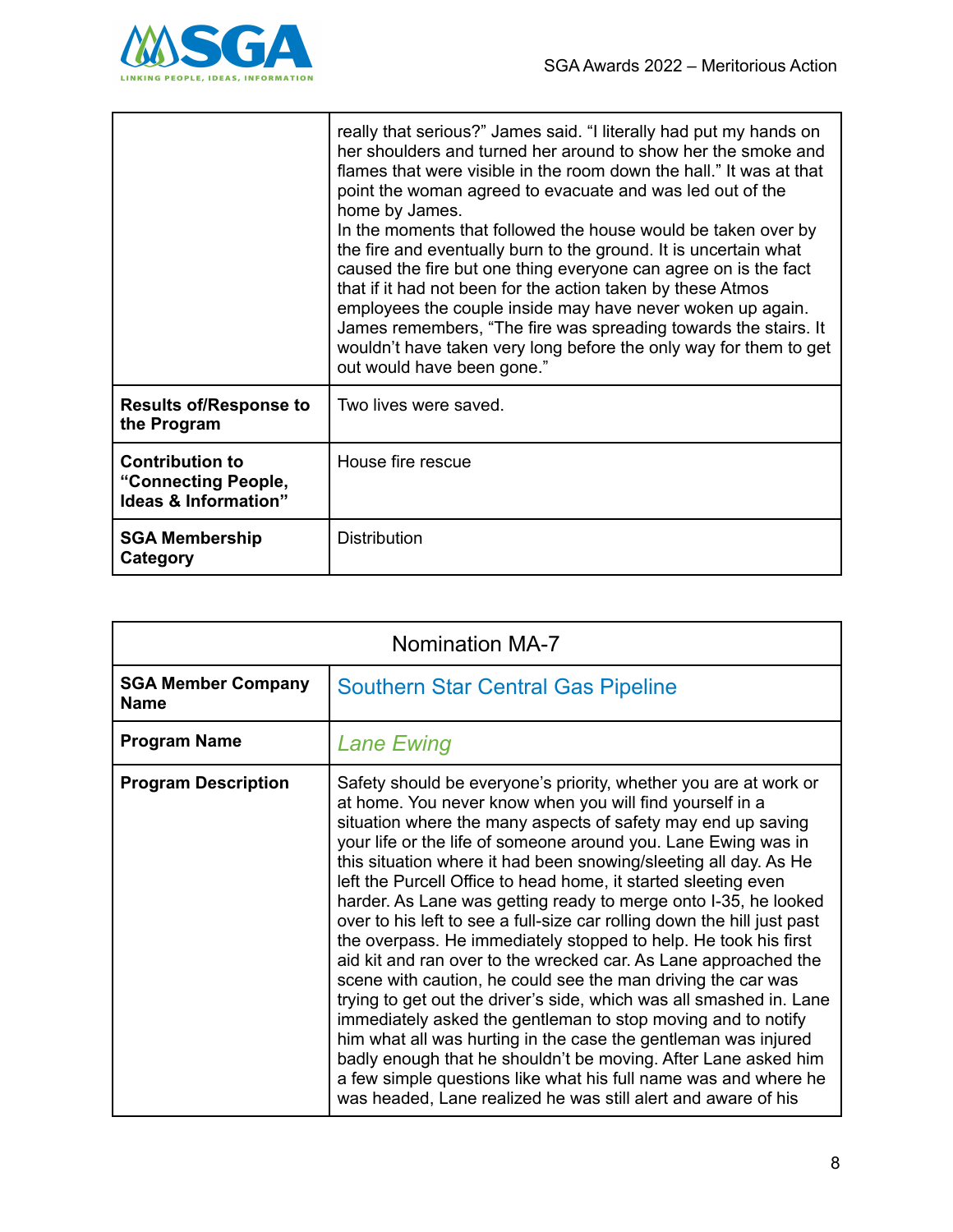

|                                                                       | surroundings. As Lane assisted him from his vehicle, he noticed<br>the gentleman's body was shaking very badly. Lane asked him<br>again what all was hurting now that he was up and walking<br>around. The gentleman stated he had terrible back pain, so Lane<br>had him sit down. After a couple of minutes, Lane realized it was<br>cold enough that they needed to do something quickly before the<br>gentleman got too cold. Lane assisted him to his truck where he<br>could be warm until an ambulance arrived. Help soon arrived and<br>transported the gentleman to the hospital, and at that time one of<br>the State Troopers mentioned that if Lane hadn't had prior<br>knowledge of first aid and assisting him safely that the outcome<br>could have been a lot worse. This goes to show that anything<br>can happen in an instant so knowing how to react when things<br>change for the worse could save your own life or the life of<br>someone else. With Lane's prior training in Safety and First Aid,<br>he was able to help this man when he needed it most. The<br>gentleman even called him the next day to give me an update on<br>his condition and to thank him for saving his life. |
|-----------------------------------------------------------------------|----------------------------------------------------------------------------------------------------------------------------------------------------------------------------------------------------------------------------------------------------------------------------------------------------------------------------------------------------------------------------------------------------------------------------------------------------------------------------------------------------------------------------------------------------------------------------------------------------------------------------------------------------------------------------------------------------------------------------------------------------------------------------------------------------------------------------------------------------------------------------------------------------------------------------------------------------------------------------------------------------------------------------------------------------------------------------------------------------------------------------------------------------------------------------------------------------------------|
| <b>Results of/Response to</b><br>the Program                          | He aided in saving the life of an individual                                                                                                                                                                                                                                                                                                                                                                                                                                                                                                                                                                                                                                                                                                                                                                                                                                                                                                                                                                                                                                                                                                                                                                   |
| <b>Contribution to</b><br>"Connecting People,<br>Ideas & Information" | It was not only a great look for Southern Star Central Gas<br>Pipeline but the whole pipeline industry as a whole                                                                                                                                                                                                                                                                                                                                                                                                                                                                                                                                                                                                                                                                                                                                                                                                                                                                                                                                                                                                                                                                                              |
| <b>SGA Membership</b><br>Category                                     | Transmission                                                                                                                                                                                                                                                                                                                                                                                                                                                                                                                                                                                                                                                                                                                                                                                                                                                                                                                                                                                                                                                                                                                                                                                                   |

| <b>Nomination MA-8</b>                   |                                                                                                                                                                                                                                                                                                                                                                                                                                                                                                                                                                                                                                                                                                                                                                                                                         |  |
|------------------------------------------|-------------------------------------------------------------------------------------------------------------------------------------------------------------------------------------------------------------------------------------------------------------------------------------------------------------------------------------------------------------------------------------------------------------------------------------------------------------------------------------------------------------------------------------------------------------------------------------------------------------------------------------------------------------------------------------------------------------------------------------------------------------------------------------------------------------------------|--|
| <b>SGA Member Company</b><br><b>Name</b> | <b>Miller Pipeline</b>                                                                                                                                                                                                                                                                                                                                                                                                                                                                                                                                                                                                                                                                                                                                                                                                  |  |
| <b>Program Name</b>                      | <b>Catch ONE</b>                                                                                                                                                                                                                                                                                                                                                                                                                                                                                                                                                                                                                                                                                                                                                                                                        |  |
| <b>Program Description</b>               | The crew was boring in main in Dayton, OH, when the foreman<br>noticed a car pull in a driveway, the door opened, and no one got<br>out. Justin could see the man's head, laying back on the seat<br>with his leg out the door. He told a crew member to check the<br>man and see if he was responsive. The man was not and was<br>turning grey, so they quickly called 911. While talking to 911, the<br>crew was instructed to pull the man out of the car, lay him on his<br>side, and rub his chest hard with their knuckles in his chest. The<br>crew did this till the fire department showed up. When they<br>arrived, they gave him a shot of Narcan. With the crew's quick<br>response and following the instructions of the 911 operator, the<br>crew helped save the life of this husband and father of two. |  |